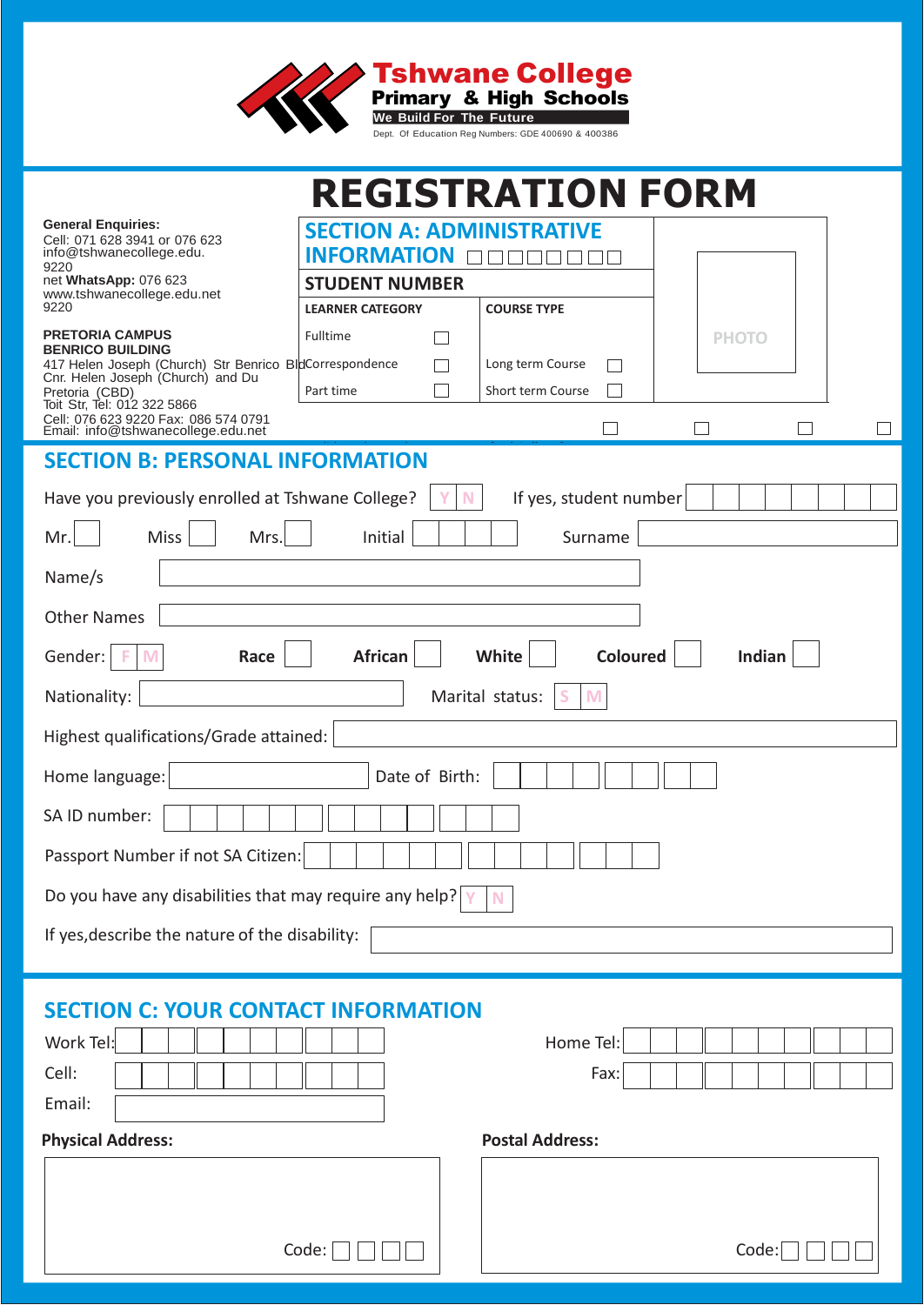| Name of next of kin to contact in case of emergency<br>Relationship to student                                                                                                                                                                                                                                                                                                                                                                                                                                                                                                                                                                                                                                                                                    |                                           |  |  |  |  |  |
|-------------------------------------------------------------------------------------------------------------------------------------------------------------------------------------------------------------------------------------------------------------------------------------------------------------------------------------------------------------------------------------------------------------------------------------------------------------------------------------------------------------------------------------------------------------------------------------------------------------------------------------------------------------------------------------------------------------------------------------------------------------------|-------------------------------------------|--|--|--|--|--|
| Next of kin to contact (supply numbers to contact in case of emergency):                                                                                                                                                                                                                                                                                                                                                                                                                                                                                                                                                                                                                                                                                          |                                           |  |  |  |  |  |
| May we send you important info by e-mail or sms?                                                                                                                                                                                                                                                                                                                                                                                                                                                                                                                                                                                                                                                                                                                  |                                           |  |  |  |  |  |
| May we share your contact details with recruitment agencies?                                                                                                                                                                                                                                                                                                                                                                                                                                                                                                                                                                                                                                                                                                      |                                           |  |  |  |  |  |
| <b>COURSE ENROLLED FOR</b><br><b>Qualification</b> (tick the relevant option)                                                                                                                                                                                                                                                                                                                                                                                                                                                                                                                                                                                                                                                                                     |                                           |  |  |  |  |  |
| Course enrolled/Applied for: Certificate:                                                                                                                                                                                                                                                                                                                                                                                                                                                                                                                                                                                                                                                                                                                         |                                           |  |  |  |  |  |
| Course Duration: Diploma:                                                                                                                                                                                                                                                                                                                                                                                                                                                                                                                                                                                                                                                                                                                                         |                                           |  |  |  |  |  |
| <b>Commencement Date:</b>                                                                                                                                                                                                                                                                                                                                                                                                                                                                                                                                                                                                                                                                                                                                         | NCV:                                      |  |  |  |  |  |
| <b>Completion Date:</b>                                                                                                                                                                                                                                                                                                                                                                                                                                                                                                                                                                                                                                                                                                                                           | NATED:                                    |  |  |  |  |  |
| <b>SECTION C: RECORD OF LEARNER'S PREVIOUS ACADEMIC</b><br><b>ACHIEVEMENTS</b><br>Matricsubjects/'A'Levels/'O'Levels/Units standard<br>Grade/Sagal.D<br>FinalGrade/Symbols/Passlevels<br>1.<br>2.<br>3.<br>4.<br>5.<br>6.<br>7.<br>8.<br>Declaration of oath for having submitted accurate information regarding previous academic achievements.<br>I declare that to the best of my knowledge, the information I have provided is correct and I understand that any incorrect or<br>misleading information will invalidate my application or registration or admission. I also undertake that, if admitted, I will abide by<br>and fully conform to the rules and regulations as laid by the Council of Tshwane College.<br>Place:<br>Applicant's signatureDate: |                                           |  |  |  |  |  |
| <b>SECTION D: CHOICE OF LEARNING AREA</b>                                                                                                                                                                                                                                                                                                                                                                                                                                                                                                                                                                                                                                                                                                                         |                                           |  |  |  |  |  |
| Grade or standard enroll for:<br>Course duration:                                                                                                                                                                                                                                                                                                                                                                                                                                                                                                                                                                                                                                                                                                                 |                                           |  |  |  |  |  |
| Commence date:<br>Completing date:                                                                                                                                                                                                                                                                                                                                                                                                                                                                                                                                                                                                                                                                                                                                |                                           |  |  |  |  |  |
| Learning area/subject<br><b>Final exam</b><br>Learning area/subject<br>Grade<br>date                                                                                                                                                                                                                                                                                                                                                                                                                                                                                                                                                                                                                                                                              | <b>Final exam</b><br><b>Grade</b><br>date |  |  |  |  |  |
| 1                                                                                                                                                                                                                                                                                                                                                                                                                                                                                                                                                                                                                                                                                                                                                                 | 6                                         |  |  |  |  |  |
| 2                                                                                                                                                                                                                                                                                                                                                                                                                                                                                                                                                                                                                                                                                                                                                                 | 7                                         |  |  |  |  |  |
| 3                                                                                                                                                                                                                                                                                                                                                                                                                                                                                                                                                                                                                                                                                                                                                                 | 8                                         |  |  |  |  |  |
| 4                                                                                                                                                                                                                                                                                                                                                                                                                                                                                                                                                                                                                                                                                                                                                                 | 9                                         |  |  |  |  |  |
| 5                                                                                                                                                                                                                                                                                                                                                                                                                                                                                                                                                                                                                                                                                                                                                                 | 10                                        |  |  |  |  |  |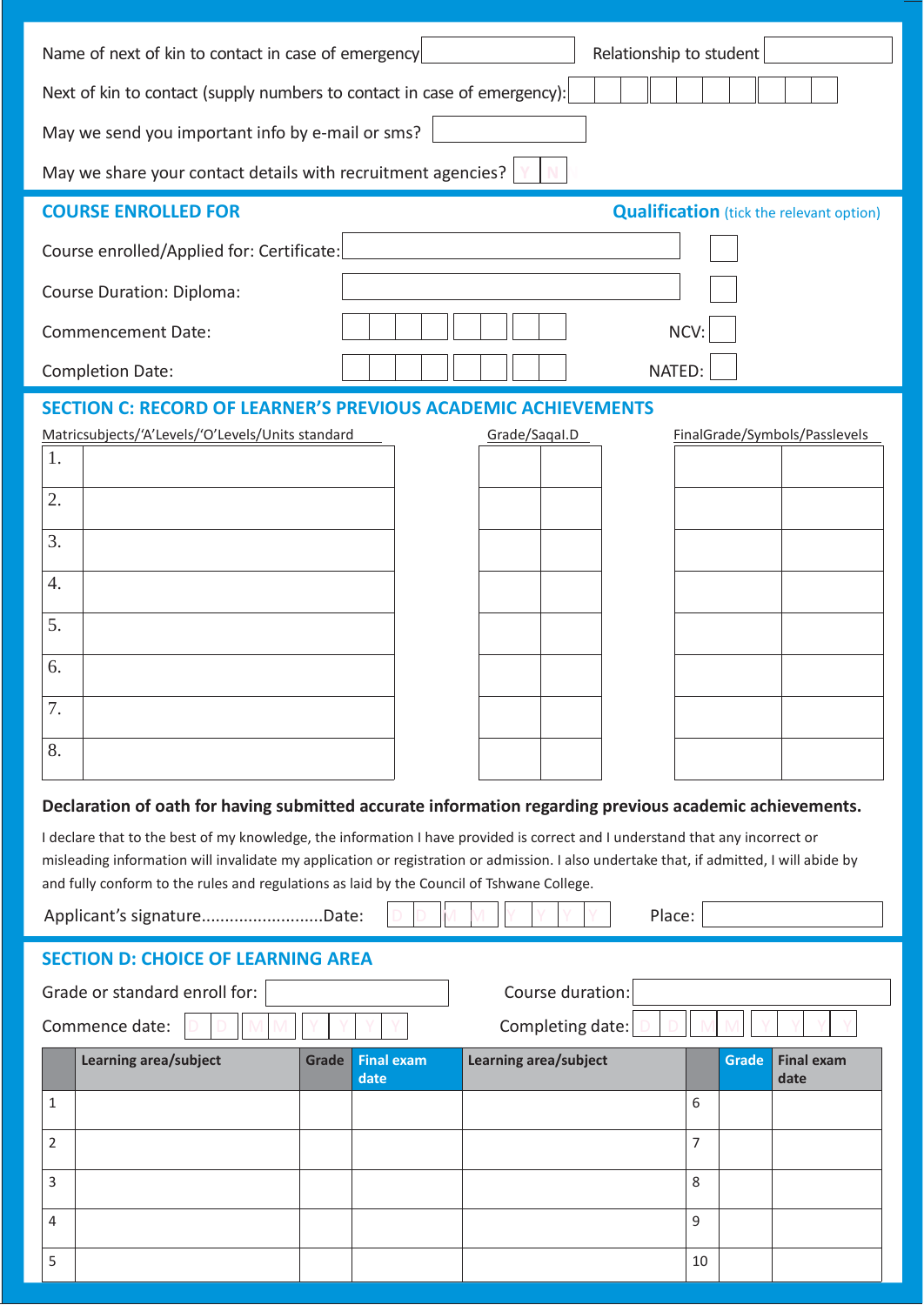| Declaration of oath for confirmation of having received complete information regarding the subjects enrolled/registered                                                                                                                                                                                                              |  |  |  |  |
|--------------------------------------------------------------------------------------------------------------------------------------------------------------------------------------------------------------------------------------------------------------------------------------------------------------------------------------|--|--|--|--|
| I hereby declare that I fully understood the details of the subjects/learning areas that I have chosen to enroll for at<br>Tshwane College and that I fully understand the outcome exit levels of these grades.                                                                                                                      |  |  |  |  |
| <b>SECTION E: FEES PAYMENT INFORMATION</b>                                                                                                                                                                                                                                                                                           |  |  |  |  |
| Payment plan A: (once off payment/lump sum)                                                                                                                                                                                                                                                                                          |  |  |  |  |
| Enrollment fees=to be paid by                                                                                                                                                                                                                                                                                                        |  |  |  |  |
| Tuition fees=to be paid by                                                                                                                                                                                                                                                                                                           |  |  |  |  |
| Payment plan B: (Monthly Installments' Option)                                                                                                                                                                                                                                                                                       |  |  |  |  |
| Enrollment fees=to be paid by                                                                                                                                                                                                                                                                                                        |  |  |  |  |
|                                                                                                                                                                                                                                                                                                                                      |  |  |  |  |
| To<br>From                                                                                                                                                                                                                                                                                                                           |  |  |  |  |
| Note: We do not handle cash in the college                                                                                                                                                                                                                                                                                           |  |  |  |  |
| 1. All payments must be directly deposited into the college bank account or done by debit order system.                                                                                                                                                                                                                              |  |  |  |  |
| 2. The information completed in the above section is part & parcel of the registration/Learning Contract and<br>no changes can be effected to it without written permission from the relevant College Official/Department.<br>Changes in study programmes or campuses may affect your payment information.                           |  |  |  |  |
| 3. Enrollment fee which is inclusive of registration fee and deposit is not refundable. Your admission will only<br>be considered once the Enrollment fee is paid, the Registration form is fully Completed and signed by all<br>relevant parties and when the required documents are submitted.                                     |  |  |  |  |
| SECTION F: PARTICULARS OF PARENT/SPONSOR/GUARDIAN/COMPANY RESPONSIBLE FOR PAYMENT<br><b>OF LEARNERS TUITION FEES:</b>                                                                                                                                                                                                                |  |  |  |  |
| Full Name and Surname:                                                                                                                                                                                                                                                                                                               |  |  |  |  |
| or<br><b>Full Company Name:</b>                                                                                                                                                                                                                                                                                                      |  |  |  |  |
| ID number:<br>OR company Registration No:                                                                                                                                                                                                                                                                                            |  |  |  |  |
|                                                                                                                                                                                                                                                                                                                                      |  |  |  |  |
| Postal address:<br>(Sponsor/parent)                                                                                                                                                                                                                                                                                                  |  |  |  |  |
| Postal code                                                                                                                                                                                                                                                                                                                          |  |  |  |  |
| Residential address:<br>(Sponsor/parent)                                                                                                                                                                                                                                                                                             |  |  |  |  |
| Postal code                                                                                                                                                                                                                                                                                                                          |  |  |  |  |
| <b>Sponsor's/Parent's Contacts:</b>                                                                                                                                                                                                                                                                                                  |  |  |  |  |
| Work tel:<br>Cell:                                                                                                                                                                                                                                                                                                                   |  |  |  |  |
|                                                                                                                                                                                                                                                                                                                                      |  |  |  |  |
| Sponsor or parent's declaration of oath for being liable for Learner's tuition Fees payment                                                                                                                                                                                                                                          |  |  |  |  |
|                                                                                                                                                                                                                                                                                                                                      |  |  |  |  |
| I hereby declare that the information given above is correct to the best of my knowledge. I hold myself/my company responsible for<br>the full payment of all the learner's fees due. I also confirm that I have read and understood the enrolment terms and conditions in this<br>contract and therefore agree to be bound by them. |  |  |  |  |
| Date:                                                                                                                                                                                                                                                                                                                                |  |  |  |  |